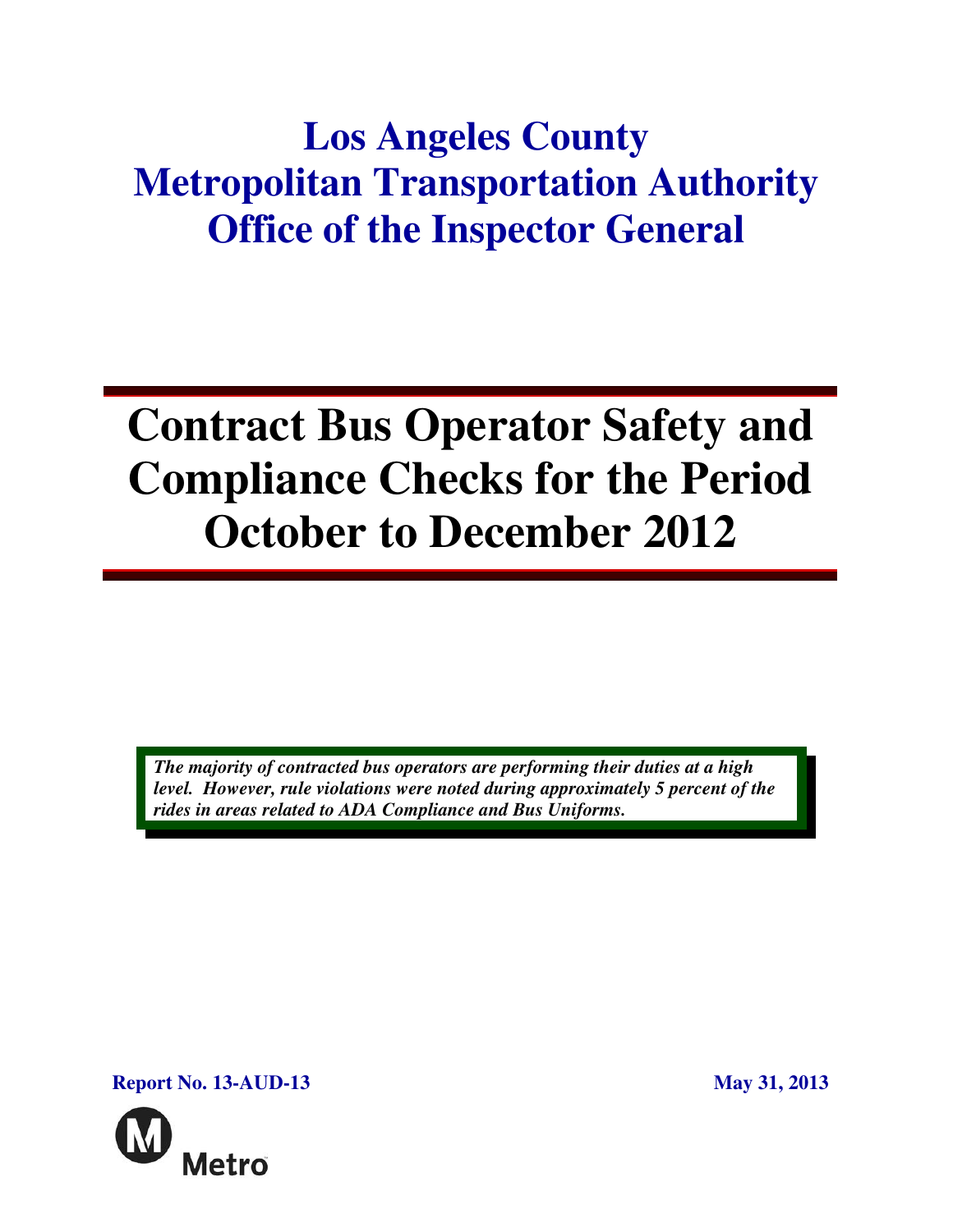

Los Angeles, CA 90017

- **DATE:** May 31, 2013
- **TO:** Chief Executive Officer Metro Board of Directors

ack Shigetomi

**FROM:** Jack Shigetomi Deputy Inspector General for Audits

**SUBJECT:** Report on Contract Bus Operator Safety and Compliance Checks for the Period October to December 2012 (Report No.13-AUD-13**)**

The subject draft report is enclosed for your review.

The Office of the Inspector General implemented an undercover "ride along" program to monitor bus operations. This program is intended to supplement any action that Metro might undertake to monitor and confirm bus operator compliance with safety and customer service policies, such as the prohibition on use of cell phones while driving, calling out stops if the automated system is not in use, and various Americans with Disability Act compliance matters.

This report summarizes our observations of contracted bus operations for the period October to December 2012. During the period, we completed 111 observations of contracted bus operators. Overall, we found that most operators performed their duties in accordance with Metro policies and rules. We found rule violations in 5 of the 111 observations made. Because we were observing contracted bus operators, no written notifications were issued.

On May 16, 2013, we provided Metro management with a draft report for their review; no comments were received from management.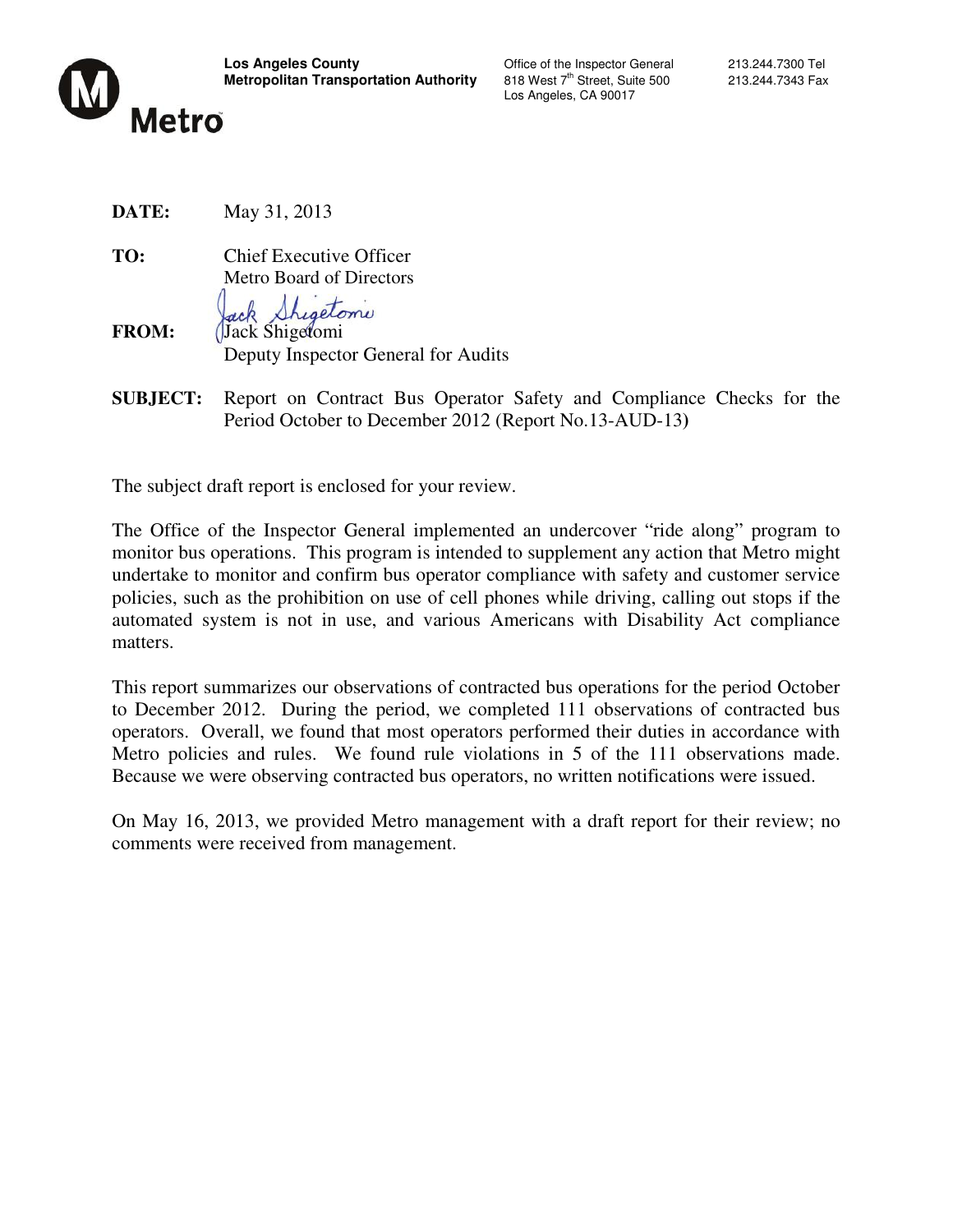## TABLE OF CONTENTS

#### **Page**

|                                                                        | 2 |  |  |  |  |
|------------------------------------------------------------------------|---|--|--|--|--|
|                                                                        | 2 |  |  |  |  |
| 1. Contractor Dispatch Not Called When Wheelchair Unsecured            | 3 |  |  |  |  |
|                                                                        | 3 |  |  |  |  |
|                                                                        | 3 |  |  |  |  |
| <b>ATTACHMENTS</b>                                                     |   |  |  |  |  |
| A.                                                                     | 5 |  |  |  |  |
| Summary of Observation Results for the Last Four Quarters<br><b>B.</b> | 6 |  |  |  |  |
| $\mathcal{C}$ .                                                        | 7 |  |  |  |  |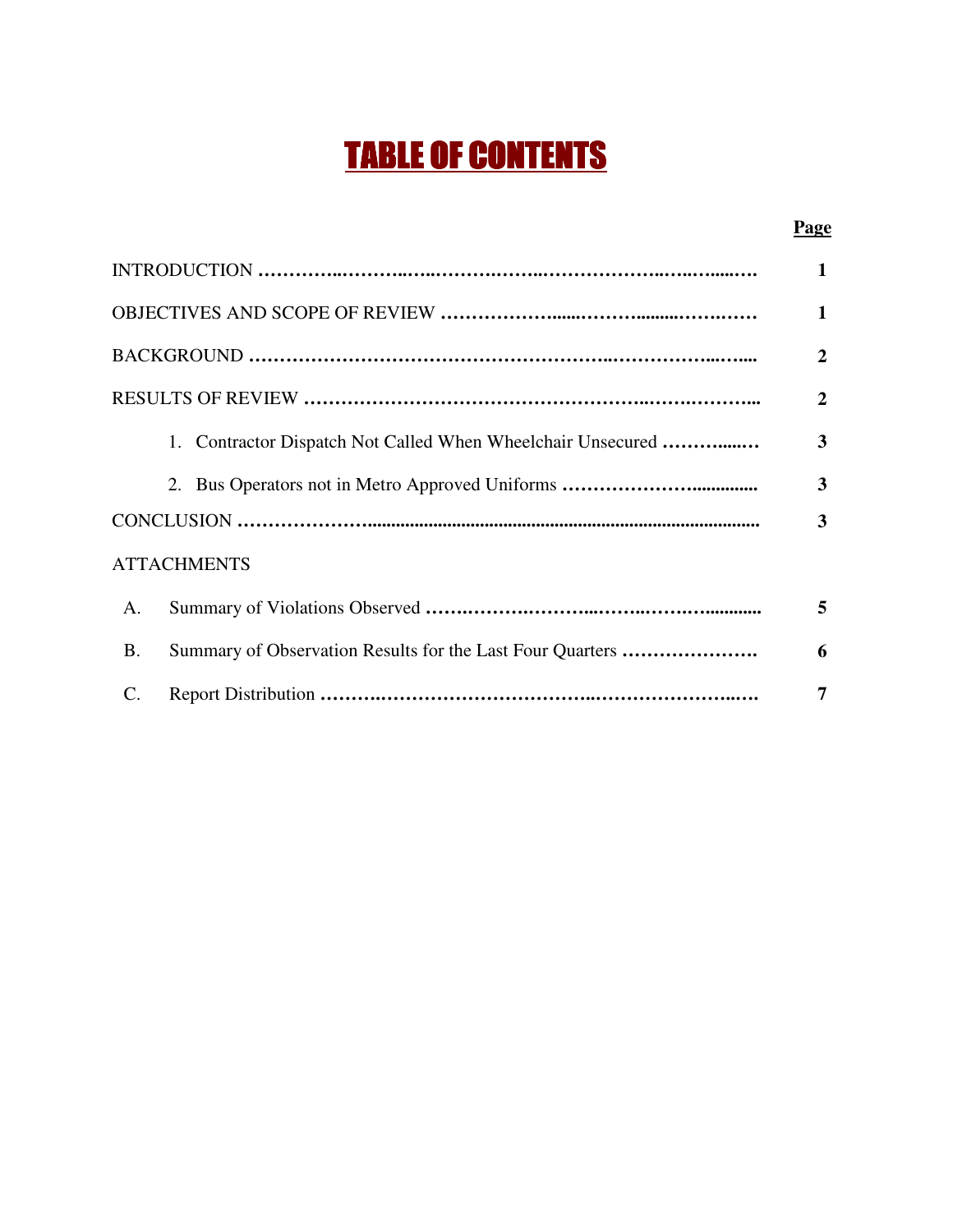## **INTRODUCTION**

In October 2009, the Office of the Inspector General (OIG) implemented an undercover "ride along" program to monitor bus operator performance to assist Metro in improving the efficiency and effectiveness of operations. This program is intended to supplement any action that Metro might undertake to monitor and confirm bus operator compliance with safety and customer service policies, such as the prohibition on use of cell phones while driving, calling out stops if the automated system is not in use, and various Americans with Disabilities Act (ADA) compliance matters.

Metro has contracts with three companies (Southland Transit, Veolia Transportation, and MV Transportation) that provide bus operation service on various local bus lines. As part of their agreement with Metro, the contract bus operators are required to follow policies and procedures consistent with those followed by Metro's bus operators. This report summarizes our observations of bus operator performance during the period October to December 2012. The OIG Audit and Investigation Units jointly performed this review.

This is our  $13<sup>th</sup>$  quarterly report to Metro management since the inception of the OIG "ride" along" program. This is the 3<sup>rd</sup> quarterly report that covers contracted bus operators. Each quarterly report had a different focus for selecting the operators to be observed, such as Metro bus lines with the greatest number of complaints, bus operators who received the most complaints, and bus lines that received the most ADA complaints.

## **OBJECTIVES AND SCOPE OF REVIEW**

The objectives of our review was to determine whether contracted bus operators were complying with safety and customer service policies as well as various ADA compliance laws and regulations.

We reviewed a Metro report<sup>1</sup> that showed customer complaints on contracted bus lines for the period of January to August 2012. Based on this report, we selected 10 bus lines (4 from Southland, and three each from Veolia and MV) for observation. During the period of October to December 2012, we completed 111 observations of contracted bus operators. We used a checklist to evaluate operator performance.

This review is not an audit; therefore Government Auditing Standards are not applicable to this review.

 $\overline{a}$ <sup>1</sup> Report prepared by the Customer Relations Department.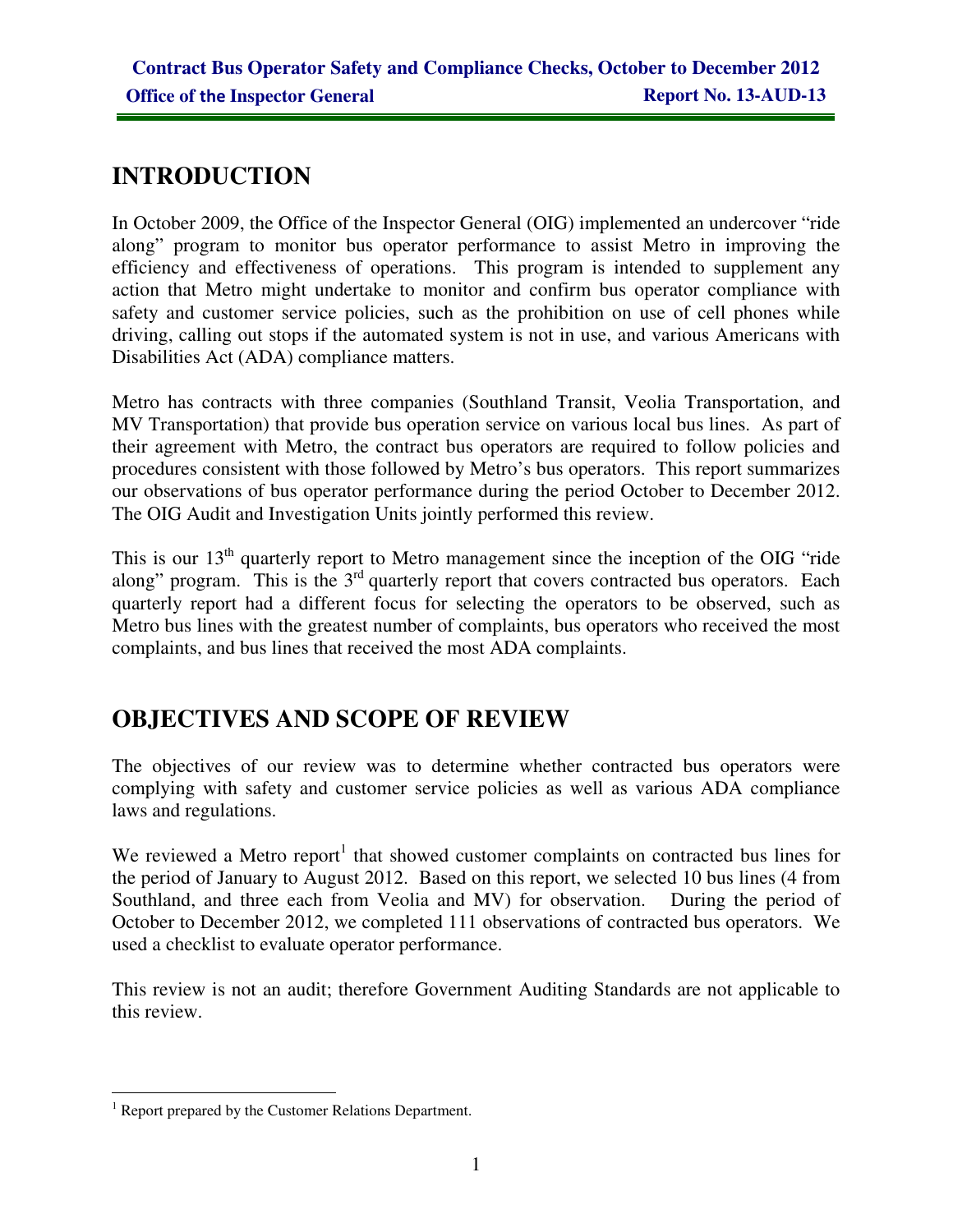## **BACKGROUND**

The agreements between Metro and the three contractors contain Operator Procedures and Vehicle Operation Requirements that contracted bus operators are to follow. The policies and procedures that are contained in these agreements are consistent with those followed by Metro's bus operators and they are based on the principles of safety and customer service, and the premise that every individual who boards a bus deserves a high standard of care and deserves to be treated with respect and dignity. The procedures cover areas such as vehicle operations, operator's code of conduct, customer relations, and fares.

## **RESULTS OF REVIEW**

Our observations of bus operator performance showed that the majority of operators complied with Metro policies and rules. Of the 111 observations made by OIG observers, no violations were found during 106 (95%) observations. However, 5 violations were found during 5 (5%) of the observations. The 5 violations observed were in the areas of ADA (2) and Bus Uniforms (3); see chart below.



#### **Chart 1: Violations by Category**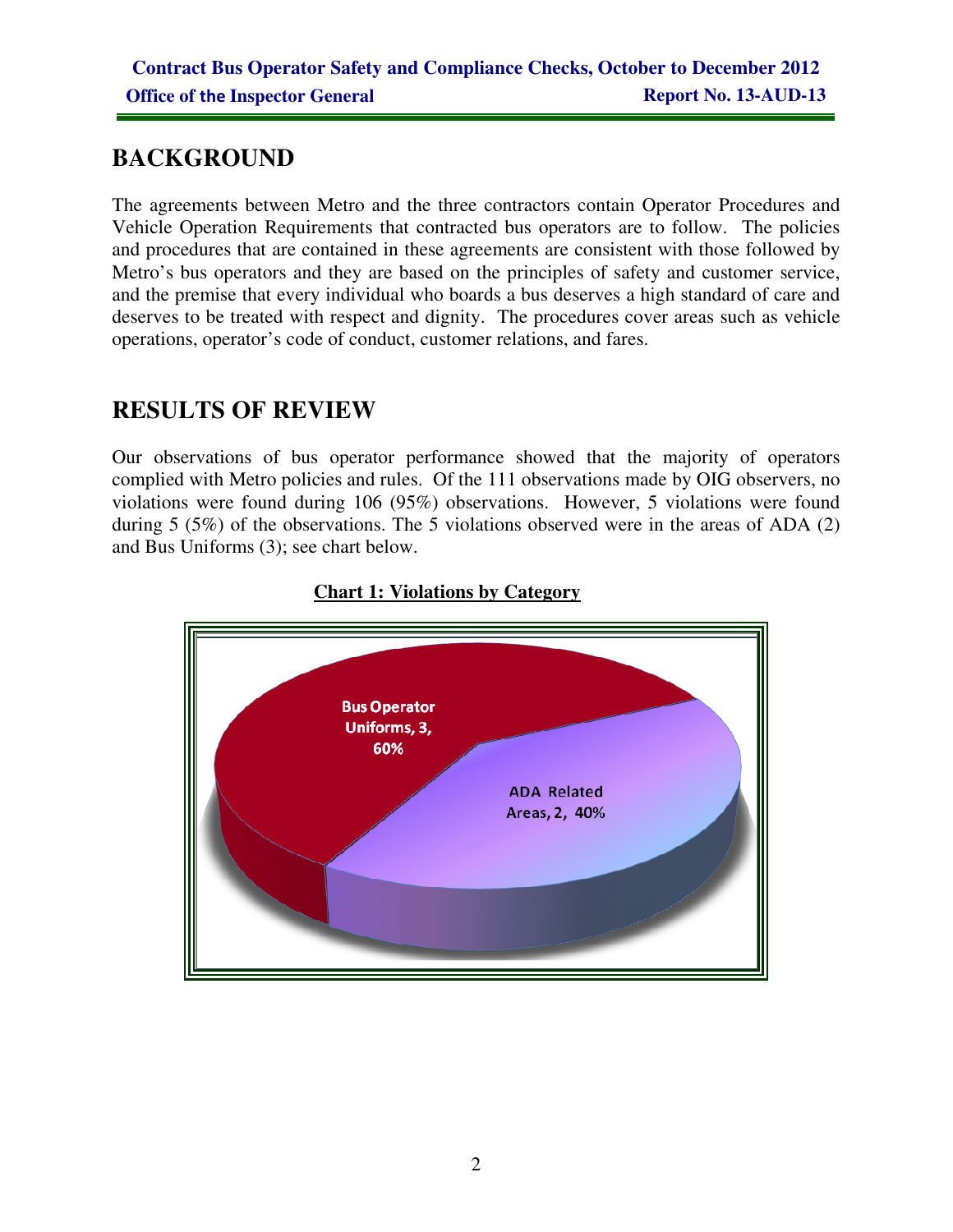#### **1. Contractor Dispatch Not Called When Wheelchair Unsecured**

During the 16 observations where a wheelchair customer boarded a Metro bus, we observed that 11 wheelchair patrons declined to be secured. However, in two of these instances, the operator did not send the required notification to Contractor Dispatch that the wheelchair customer declined securement. Section F.15 of the Operator Procedures states: "If the customer refuses securement, contractor dispatch must be notified immediately as required by the rules and procedures." Metro's Transportation Contract Services was notified of the two violations.

#### **2. Bus Operators Not in Metro Approved Uniforms**

We observed three operators who were not dressed in accordance with Metro's uniform policy. Specifically, one bus operator wore a shirt with no badge number. The remaining two bus operators wore jackets that did not denote the operators' badge number. Section 5.1.5 of the Vehicle Operation Requirements states: "Operators must be in MTA approved uniforms while in service. Contractor shall ensure all drivers wear uniforms and badges at all times while providing services to the contract." Section 5.1.5 also provides a general guideline for bus operator uniforms, which include that operator's badge number be worn on the right sleeve of all shirts and jackets. Metro's Transportation Contract Services was notified of these violations.

## **CONCLUSION**

During the quarter of October to December 2012, we completed 111 observations of contracted bus operators. We found that the majority of contracted bus operators perform their duties at a high level and take pride in providing the best customer service to bus patrons. The number of violations noted during the 3 quarters where contracted bus operators were observed has decreased significantly over time.

- $\bullet$  Our first report<sup>2</sup> on contact bus operations covered the period of April to June 2010, and noted 60 violations.
- $\bullet$  Our second report<sup>3</sup> on contract bus operations covered the period of July to September 2011, and noted 20 violations
- Our current review found 5 violations.

The Service Operations Superintendent who oversees contract bus services offered the following comments regarding the decrease in violations observed:

 2 Report No. 11-AUD-06, dated October 29, 2010.

<sup>&</sup>lt;sup>3</sup> Report No. 12-AUD-06, dated January 4, 2012.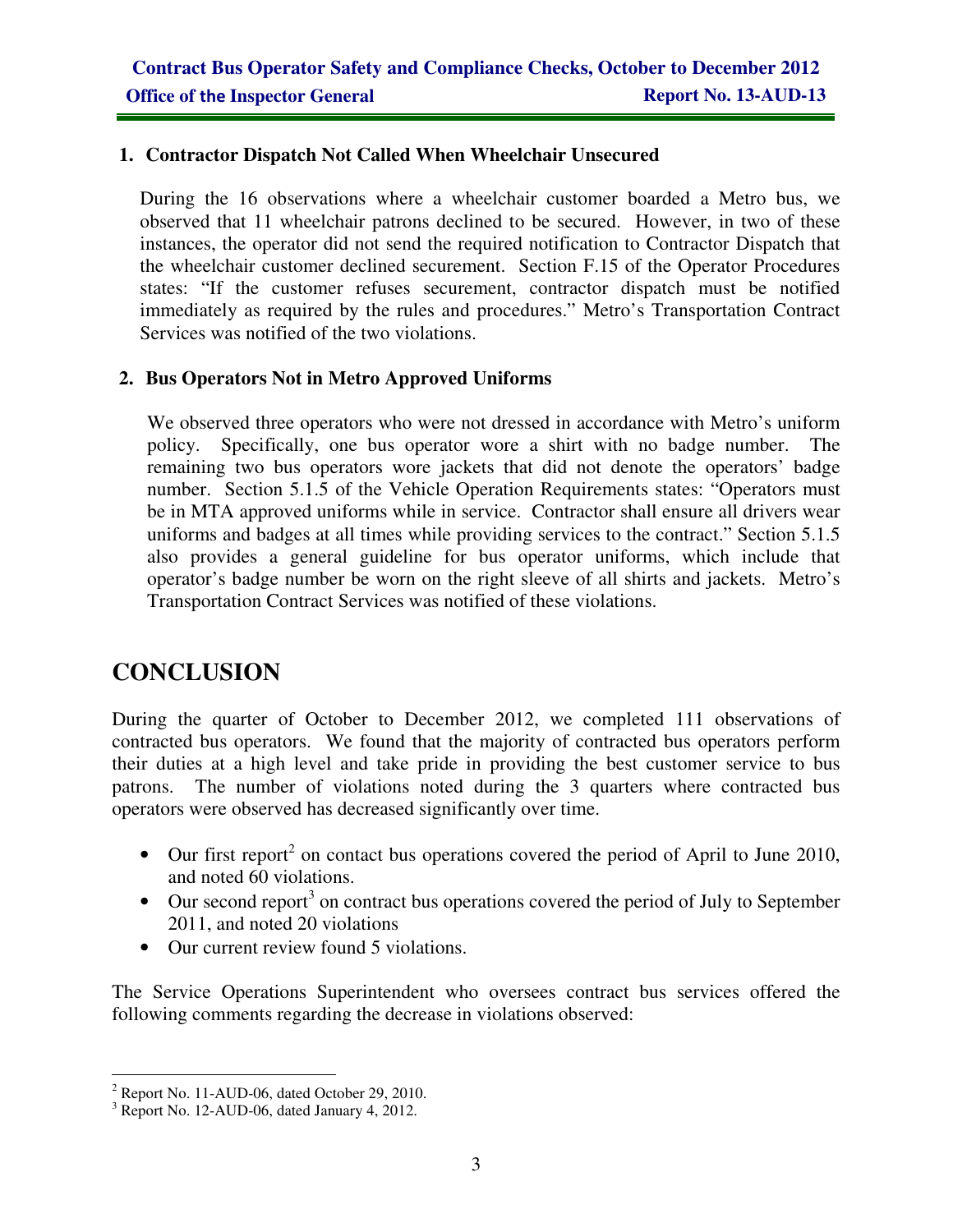### **Contract Bus Operator Safety and Compliance Checks, October to December 2012 Office of the Inspector General Report No. 13-AUD-13**

"*All contract operators are required to comply with Metro's ADA policies and procedures. All operators are trained to proficiency as Metro operators. The Mystery Rider Program*<sup>4</sup> has helped decrease the number of violations in addition to *the increased Liquidated Damage assessed for ADA violations, which was incorporated into the Scope of Work of the contracts. ADA violations are now Major Rule violations and as such, a \$250.00 liquidated damage is assessed versus the \$100.00 liquidated damage previously assessed."* 

To ensure that operator performance stays at a high level, management should continue to stress the importance of adhering to all policies and procedures. Based on the results of our review, management should emphasize to contract bus service providers compliance with rules related to:

- Calling contractor dispatch when wheelchairs are not secured, and
- Wearing Metro approved uniforms that display the operator's badge number.

During our observations, we also noted operators who carried out their duties in an exemplary manner. We provided this information to Transportation Contract Services. Examples are:

- Operator did a very nice job assisting a total of four wheelchair patrons.
- Operator was very helpful and friendly to all bus patrons. He took time to assist a patron who was boarding the bus with a stroller.
- Operator did a very good job assisting a wheelchair patron.
- Operator was very helpful with bus patrons. One customer had problems with the bike rack, and operator got out of his seat to assist the patron with the bike.
- Operator was very patient and attentive while assisting a wheelchair patron. He got out of his seat and assisted wheelchair patron in boarding the bus.

The Service Operations Superintendent stated that she will have the contractors acknowledge those operators who provided exemplary service.

<sup>&</sup>lt;sup>4</sup> There are two programs to evaluate bus operator performance; one program is performed by a consultant firm and <sup>4</sup> the other is performed by the Office of Inspector General.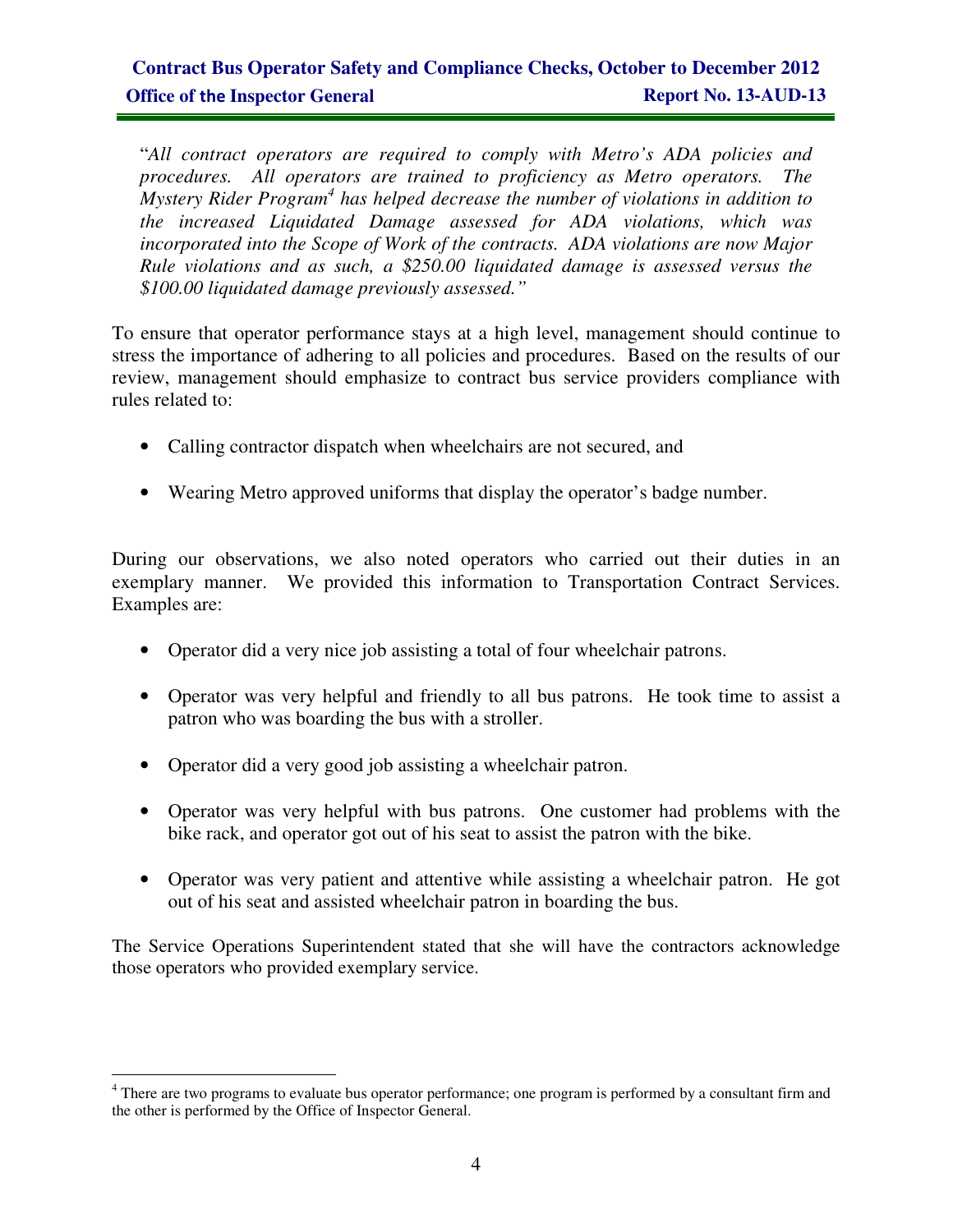## **Summary of Violations Observed Contracted Lines October to December 2012**

| <b>Observation Areas</b>                                      | <b>Instances</b><br><b>Observed</b> |
|---------------------------------------------------------------|-------------------------------------|
| <b>ADA Related Areas</b>                                      |                                     |
| Wheelchair patron not secured, Contractor Dispatch not called |                                     |
| <b>Bus Uniforms</b>                                           |                                     |
| Operators not in Metro Approved Uniforms                      |                                     |
| <b>TOTAL</b>                                                  |                                     |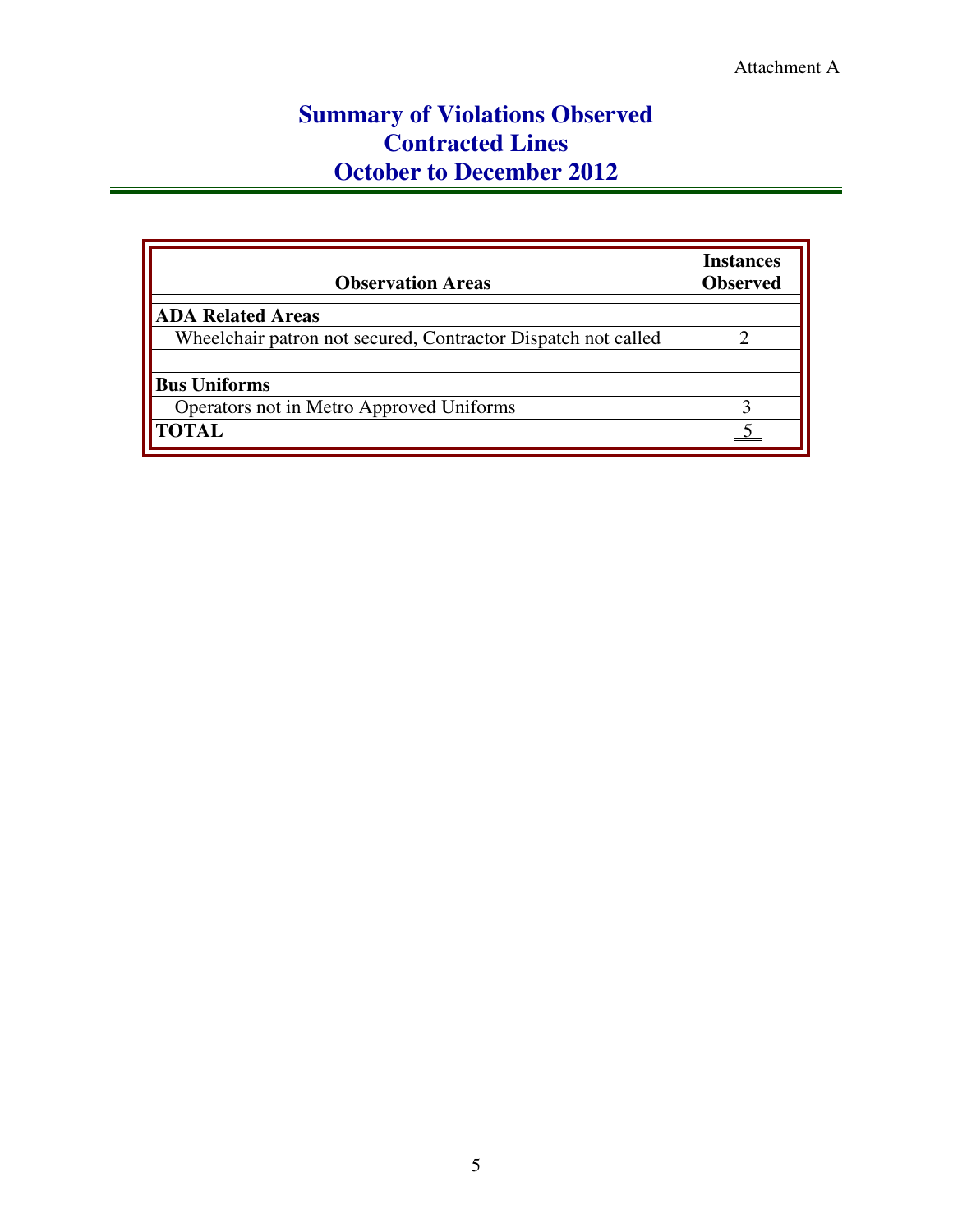## **Summary of Observation Results For the Last Four Quarters**

| <b>Observation Areas</b>                          | <b>Instances Observed</b> |                       |                              |                                    |  |
|---------------------------------------------------|---------------------------|-----------------------|------------------------------|------------------------------------|--|
|                                                   | Jan to Mar<br>2012(A)     | Apr to Jun<br>2012(A) | <b>Jul to Sep</b><br>2012(A) | <b>Oct to Dec</b><br>$2012(A)$ (B) |  |
| <b>ADA Related Areas</b>                          |                           |                       |                              |                                    |  |
| Operator did not rise from seat and move to       | $\mathbf{1}$              | 4                     | 6                            | $\Omega$                           |  |
| securement area                                   |                           |                       |                              |                                    |  |
| Operator did not ask to secure wheelchair         | 1                         | $\theta$              | 1                            | $\Omega$                           |  |
| patron                                            |                           |                       |                              |                                    |  |
| Wheelchair patron not secured, BOC                | 3                         | $\overline{2}$        | 3                            | 2                                  |  |
| (Contractor Dispatch) not called                  |                           |                       |                              |                                    |  |
| Wheelchair patron denied boarding, BOC            | $\boldsymbol{0}$          | $\overline{0}$        | $\overline{0}$               | $\overline{0}$                     |  |
| not called                                        |                           |                       |                              |                                    |  |
| Wheelchair patron passed up                       | $\boldsymbol{0}$          | $\boldsymbol{0}$      | $\overline{0}$               | $\mathbf{0}$                       |  |
| Stops not announced when AVA not in use           | $\boldsymbol{0}$          | $\overline{0}$        | $\theta$                     | $\boldsymbol{0}$                   |  |
| Assistance not offered to patron who              | $\overline{0}$            | $\theta$              | $\Omega$                     | $\Omega$                           |  |
| appears to have special needs                     |                           |                       |                              |                                    |  |
| <b>Operator Safety Areas</b>                      |                           |                       |                              |                                    |  |
| Using personal cell phone while driving bus       | $\overline{0}$            | 1                     | $\overline{0}$               | $\theta$                           |  |
| Unnecessary conversation                          | $\overline{0}$            |                       | $\Omega$                     | $\Omega$                           |  |
| Eating or drinking while driving                  | 1                         | 4                     | 4                            | $\theta$                           |  |
| Not wearing seat belt                             | $\overline{3}$            |                       | 6                            | $\theta$                           |  |
| Not obeying traffic laws                          | 1                         | $\overline{0}$        | $\Omega$                     | $\overline{0}$                     |  |
| Operator Discourtesy                              | $\theta$                  | $\theta$              | $\theta$                     | $\Omega$                           |  |
| <b>Bus Uniforms</b>                               |                           |                       |                              |                                    |  |
| Bus Operator was not wearing approved             | $\mathbf{0}$              | $\overline{0}$        | $\overline{0}$               | 3                                  |  |
| uniform                                           |                           |                       |                              |                                    |  |
| <b>Total Violations Observed</b>                  | 10                        | 13                    | 20                           |                                    |  |
| <b>Number of Observations Made</b>                | 157                       | 153                   | 170                          | 111                                |  |
| <b>Number of Observations with Violations</b>     | 9                         | 12                    | 15                           | 5                                  |  |
| <b>Percentage of Observations with Violations</b> | $6\%$                     | 8%                    | 9%                           | 5%                                 |  |

(A) Multiple violations were noted during some of the observations.

(B) Contracted Bus Lines